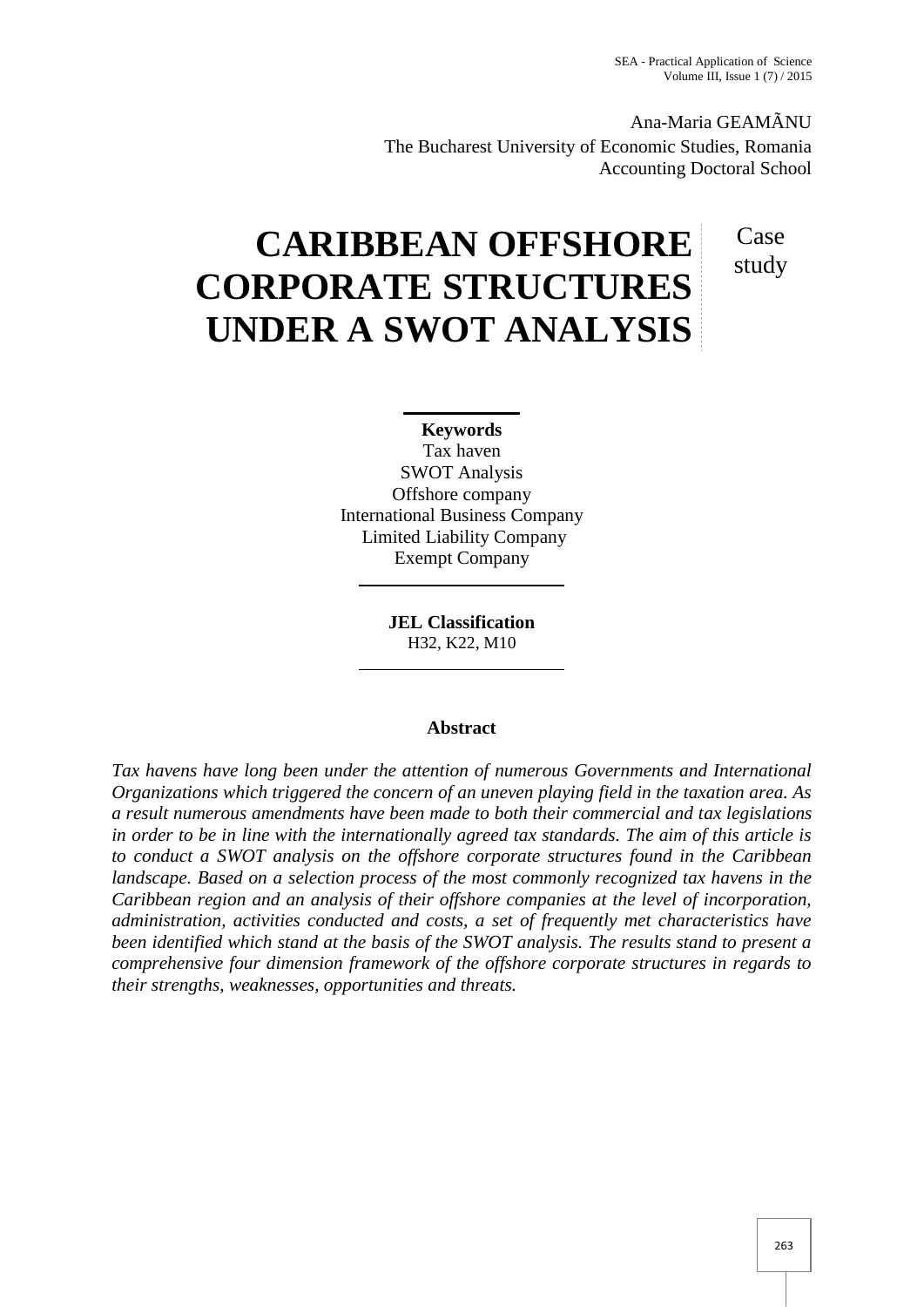## **Introduction**

Generally, tax havens are referred as locations with very low tax rates and numerous tax incentives meant to attract investors (Hines, 2005). Their neutral tax systems have contributed to their economies` development and nowadays they are very often associated with the term *offshore financial centres* due to the fact that they offer financial services to non-residents at a scale that is disproportionate with the size and the financing needs of their own economies (IMF, 2007).Yet, in the context of globalization, tax havens have been blamed for creating a *harmful tax competition* through an unfair level playing field (OECD, 1998) and also concerns have been expressed in relation to the Governments` (of both developed and developing countries) ability to defend themselves against two emerging phenomenon: base erosion and profit shifting, addressed through the *BEPS Project* (OECD, 2013).

The Organization for Economic Cooperation and Development (OECD) together with the European Union (EU) have taken considerable actions in the alignment of the tax havens` legislation to the internationally agreed tax standards by eliminating harmful tax practices and promoting a level playing field. The OECD`s démarche consisted in the first place in listing a set of criteria to identify tax havens (OECD, 1998), followed by a publication of a *name and shame* list of the jurisdictions meeting those criteria, labelling them as *tax havens* (OECD, 2000). In order to avoid the international sanctions triggered by noncompliance, the tax havens made rapid commitments to adhere to the internationally agreed standards on transparency and exchange of information on tax matters elaborated by the OECD in order to eliminate any distortions in the international tax scene. Numerous amendments have been made both to their company and fiscal legislation in order for this alignment to take place. In supporting this initiative, the European Union came with a "Code of Conduct for business taxation" which was meant to eliminate any tax distortions in the Internal Market by attacking the harmful tax measures found in the tax legislation of both EU Member States as well as in associated territories (Official Journal of the European Communities, 1998).

By 2012 the OECD`s listing of the world`s tax havens was comprising only two jurisdictions: Nauru and Niue, as all the other nominated states had adopted the standards of transparency and exchange of information in tax matters, the two most important areas where improvement was needed and which were the basis of the OECD`s international tax standards (OECD, 2012). Also, the European Union`s Member States and Associated territories went through an evaluation process of their tax measures, and they committed

to eliminate any harmful practices existing in their fiscal legislation ("rollback" process) and promised not to introduce any future measures that would fall under the provisions of the Code of Conduct for business taxation ("standstill" process) (Official Journal of the European Communities, 1998).

Given the numerous amendments that have been made to both the tax and commercial legislations of the tax haven jurisdictions, which have created the alignment to the international tax standards, the area of offshore corporate structures in a new regulated context represents a domain worth being explored in terms of advantages and disadvantages offered to the persons approaching these structures. For this reason, the purpose of this paper is to analyse at the level of the Caribbean region - which presents the highest concentration of tax haven jurisdictions - the offshore corporate structures which can be formed, at the level of incorporation, administration, activities conducted and costs. Based on this, a SWOT analysis will be conducted in order to identify what these structures have to offer to the persons that decide to incorporate such structures.

The paper is structured in four parts as it follows: the first part introduces the literature review in respect of tax havens, followed in the second part by the methodology used in conducting the SWOT analysis. The results` section presents the four dimensional SWOT analysis based on both the internal and external characteristics of the offshore corporate structure and the conclusions come to stress the most important aspects drawn from this research into the tax havens` juridical entities.

# **Literature underpinning**

Given the fact that there is no generally agreed definition for a tax haven or for an offshore financial center, a set of perspectives have been gathered around this topic. Starting from the views of the most prominent international organizations and going through the academic literature, tax havens have been depicted in different shades.

#### **Tax havens under the view of the International Organizations**

In the chronological order of their respective reports the following organizations have drawn their perspectives over the tax havens.

The Organization for Economic Cooperation and Development (OECD) identified a set of four key factors in identifying a tax haven: No or only nominal tax rates; Lack of effective exchange of information; Lack of transparency; and No substantial activities (OECD, 1998).

The European Union through its Code of Conduct for business taxation highlighted a set of harmful tax measures which were very often met in the tax havens` legislations. The following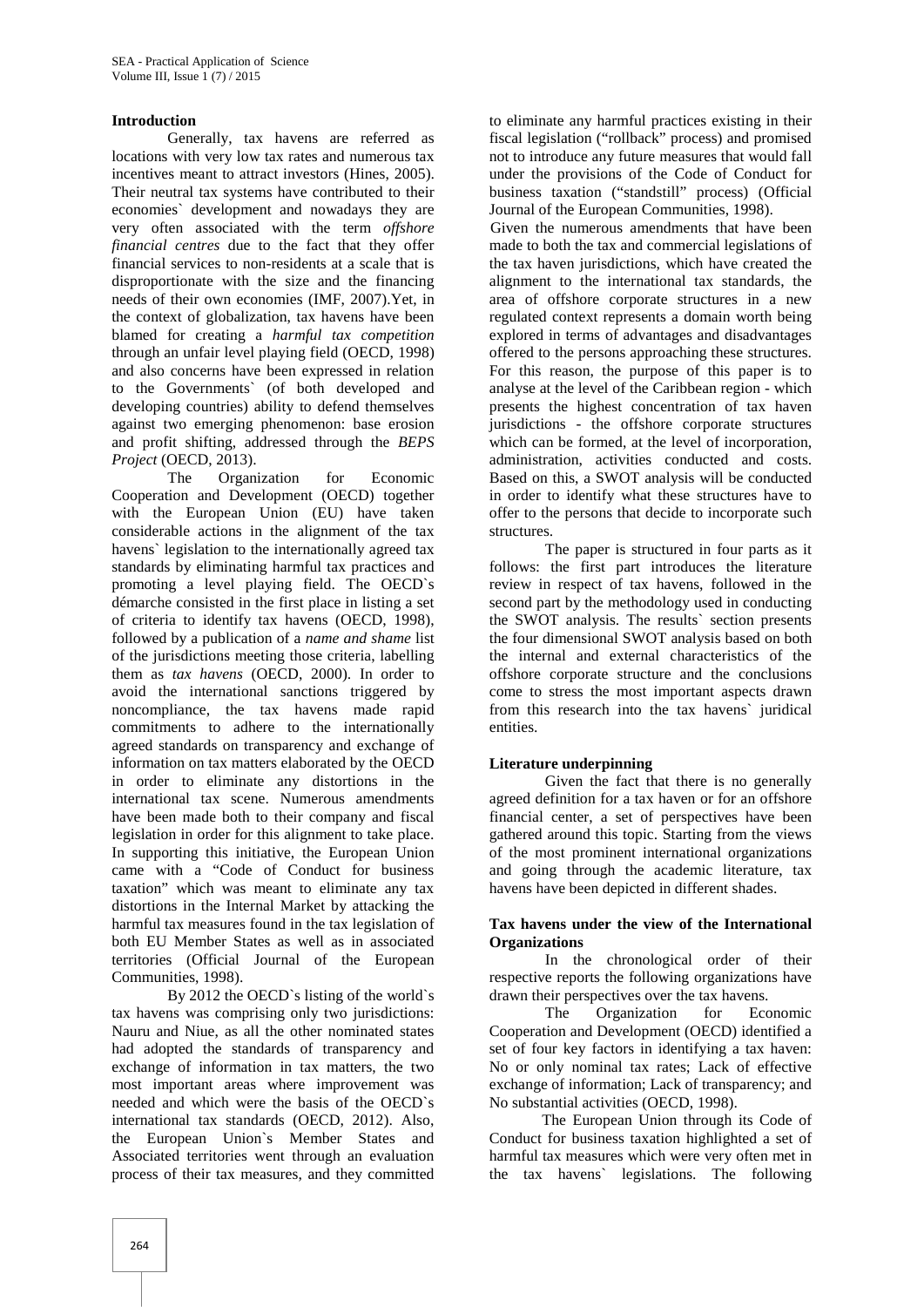measures were considered to be harmful under the provisions of the Code:

"1. whether advantages are accorded only to nonresidents or in respect of transactions carried out with non-residents, or

2. whether advantages are ring-fenced from the domestic market, so that they do not affect the national tax base, or

3. whether advantages are granted even without real economic activity and substantial economic presence within the Member State offering such tax advantages, or

4. whether the rules for profit determination in respect of activities within a multinational group of companies depart from the internationally accepted principles, notably the rules agreed upon within the OECD, or

5. whether the tax measures lack the transparency, including where legal provisions are relaxed at administrative level in a non-transparent way." (Official Journal of the European Communities, 1998).

The International Monetary Fund (IMF) departs from the concept of tax havens and placing an accent on their very well developed financial industries supported by the high volume of transactions with non-residents, it adheres to the concept of *offshore financial centers*. In this line of thought, it offers the following characteristics to an offshore financial center: - it presents a large number of financial institutions transacting especially with non-residents; - the magnitude of its financial sector goes beyond the necessities of its own economy; - it offers some or all of the following advantages: no or low levels of taxation, lax regulations of the financial sector; banking secrecy and anonymity (IMF, 2000).

The lack of a generally accepted definition is also stressed by the Financial Stability Forum (FSF) which attaches the following aspects to the notion of the offshore financial center: - the lack or low level of taxation on business income and investment; - the lack of withholding taxes; - easy and flexible procedures for incorporation and licensing of companies; - lax surveillance rules; ease and flexibility in using corporate structures; lack of requirement for physical presence of the company or financial institution in its territory; high level of information confidentiality; - the ring fencing of these advantages only to non-residents (FSF, 2000).

Yet, it must be emphasized that following the adherence of the tax havens to the OECD`s internationally agreed tax standards on transparency and exchange of information for tax purposes, aspects such as bank secrecy, anonymity and confidentiality in the sense of hiding identity, ownership or accounting information have been removed and they are no longer to be found in these jurisdictions. Yet, the tax advantages offered

remain a major incentive for the creation of corporate structures in this territories.

# **Tax havens under the view of the academic literature**

The academic literature also provides some definitions for these jurisdictions. Tax havens are seen as locations with very low tax rates and numerous tax incentives meant to attract investors (Hines, 2005). A set of characteristics of these territories include the following: Small countries, predominantly islands, with a population below 1 million; Good communication infrastructure; Few natural resources; British legal origins with English as an official language; Parliamentary systems; Proximity to the large capital-exporter countries; More affluent than other countries as they attract significant foreign investment due to the low tax rates and opportunities for tax avoidance; and High-quality governance institutions that can be translated in political stability, government effectiveness, rule of law and control of corruption (Dharmapala & Hines, 2009).

In the context of globalization, emphasis has also been placed on the tax havens` power to attract investment and numerous activities given their low tax environment. According to Hines, tax havens have attracted massive foreign investment and they had registered important growing rates in the last 25 years (Hines, 2005). Also, studies have indicated that multinational companies with important intragroup transactions and Research and Development activities are most likely to use tax havens (Desai, Foley & Hines, 2006). Therefore, these jurisdictions provide multinationals a free path to shift profits to low tax jurisdictions by using a variety of tax planning schemes (Krautheim & Schmidt-Eisenlohr, 2011). Taking these facts into account, the Governments are faced with the problem of being unable to raise tax revenue on the multinational firms, on one hand because of a downward pressure on profit taxation given the inter-states` competition to attract mobile firms and on the other hand, the multinational firms take advantage of the tax differences between countries in order to move profits towards the low-tax jurisdictions (Peralta, Wauthy & Ypersele, 2006).

Taxes have the potential to affect corporate behavior (Killian, 2006). They are a motivating factor in the decision making process and many managerial actions are directed towards tax minimization through aggressive tax planning schemes (Lanis & Richardson, 2012).

Taking all these aspects into account, this paper explores both the advantages and disadvantages offered by the tax havens` corporate structures (offshore companies).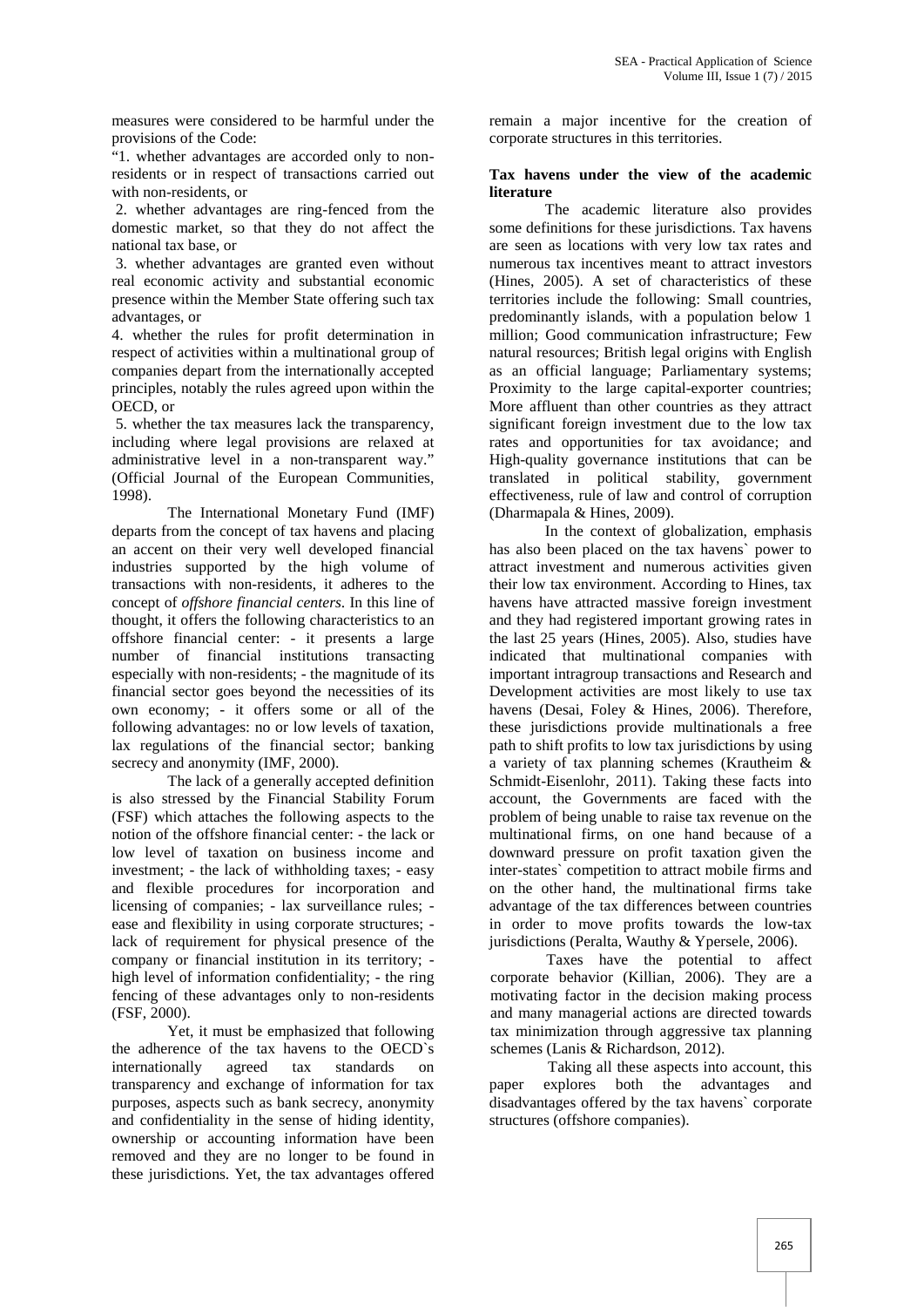#### **Methodology**

Given the high concentration of tax havens in the Caribbean area, the purpose of this paper is to conduct a SWOT analysis on the offshore corporate structures presented by the legislations of these states. The selection process of the tax havens is based on numerous listings that have been made both by the academic literature authors (Irish, 1982; Hines & Rice, 1994) as well as by numerous international organizations (OECD, 2000; IMF, 2000; FSF, 2000; IMF 2007). The tax havens that appear on most of the listings are selected for the purpose of this paper. After this selection process, the Companies laws of these states are analyzed in order to identify the offshore corporate structures. These structures will be further analyzed at the level of incorporation rules (minimum number of shareholders, liability of the shareholders, minimum authorized share capital, nominee shareholders and directors, registered office), administration criteria (minimum number of directors, registered agent, preparation of the accounting records), operations (types of activities allowed to be conducted) and costs (incorporation costs and annual costs paid to the Registered Office). Based on the aspects identified at this stage the Strengths and Weaknesses of these corporate structures are pointed out. Since these two aspects are related to the internal structure of the offshore entity, the Opportunities and Threats are seen as external factors influencing the operation of the company such as the degree of the territory's development as well as its legal, fiscal and regulatory features, an environment which influences the operation of the company. Taking all these aspects into account the SWOT analysis will provide a clear and comprehensive image on the offshore structures.

# **The selection criteria of the tax havens**

The selection of the tax havens was made according to the highest number of appearances of these states on the listings made by both academic literature authors as well as international organizations. Therefore, Table no.1 identifies 19 prominent tax havens that are to be found in the Caribbean region, according to the listings made along the years.

#### **The fiscal systems identified at tax havens**

The offshore corporate structures must be analyzed also in the context of the fiscal systems of the territories in which they operate. Therefore, the 19 tax havens can be classified in three categories: "Zero tax" jurisdictions, Territorial-based tax systems and Global-based tax systems.

The "zero tax" jurisdictions are those that do not impose any direct tax on both natural and juridical persons, resident or non-resident. In this category can be found the following tax havens:

Anguilla, Bahamas, Bermuda, The British Virgin Islands, Cayman Islands, Turks & Caicos Islands.

The territorial-based tax systems require that both resident and non-resident persons (companies or individuals) who derive revenue from within the territory that adheres to this system must be subject to tax. On the other hand the revenue generated outside the territory is not subject to taxation. This is the case of Belize, Costa Rica and Panama.

The global-based tax system is based on the principle that the residents (companies or individuals) are taxed on all revenue sourced from both within or outside the territory, whereas nonresidents are subject to tax only on the revenue generated from within the territory in question. This system is characteristic to the following tax havens: Antigua & Barbuda, Aruba, Curaçao, St. Maarten, Barbados, Dominica, Grenada, St. Lucia, St. Christopher & Nevis and St. Vincent & the Grenadines.

#### **The offshore corporate structures identified in the legislation of the tax havens**

Taking into account the above fiscal-based classification of the tax havens, a set of observations can be drawn when identifying the types of offshore entities presented by these territories.

The "zero tax" jurisdictions, even though imposing no taxes on both resident and nonresident companies draw a distinction between the local companies that conduct activities within their territories and those that conduct activities outside their territories and which represent the offshore sector. In this respect there can be identified the following offshore structures:

- *The International Business Company or the IBC* is always incorporated under a separate legal act which comes under the name of "The International Business Companies Act". The legislation that allows the incorporation of an IBC can be found in: Anguilla and Bahamas. In Anguilla the IBC is prohibited to carry business transactions with residents of the territory, to own real property in Anguilla or to carry banking, trust, insurance or company management activities (Anguilla`s IBC Act, 2000). On the other hand, The Bahamas` legislation offers the IBC the freedom to conduct any business activities as long as it does not contravene any law from Bahamas (Bahamas – The IBC Act, 2000);
- *The Limited Liability Company or LLC* is incorporated under the provisions of the "Limited Liability Company Act" of Anguilla and it has legal personality as it combines the advantages of the limited liability of a company with the fiscal transparency of a partnership. It may conduct business activities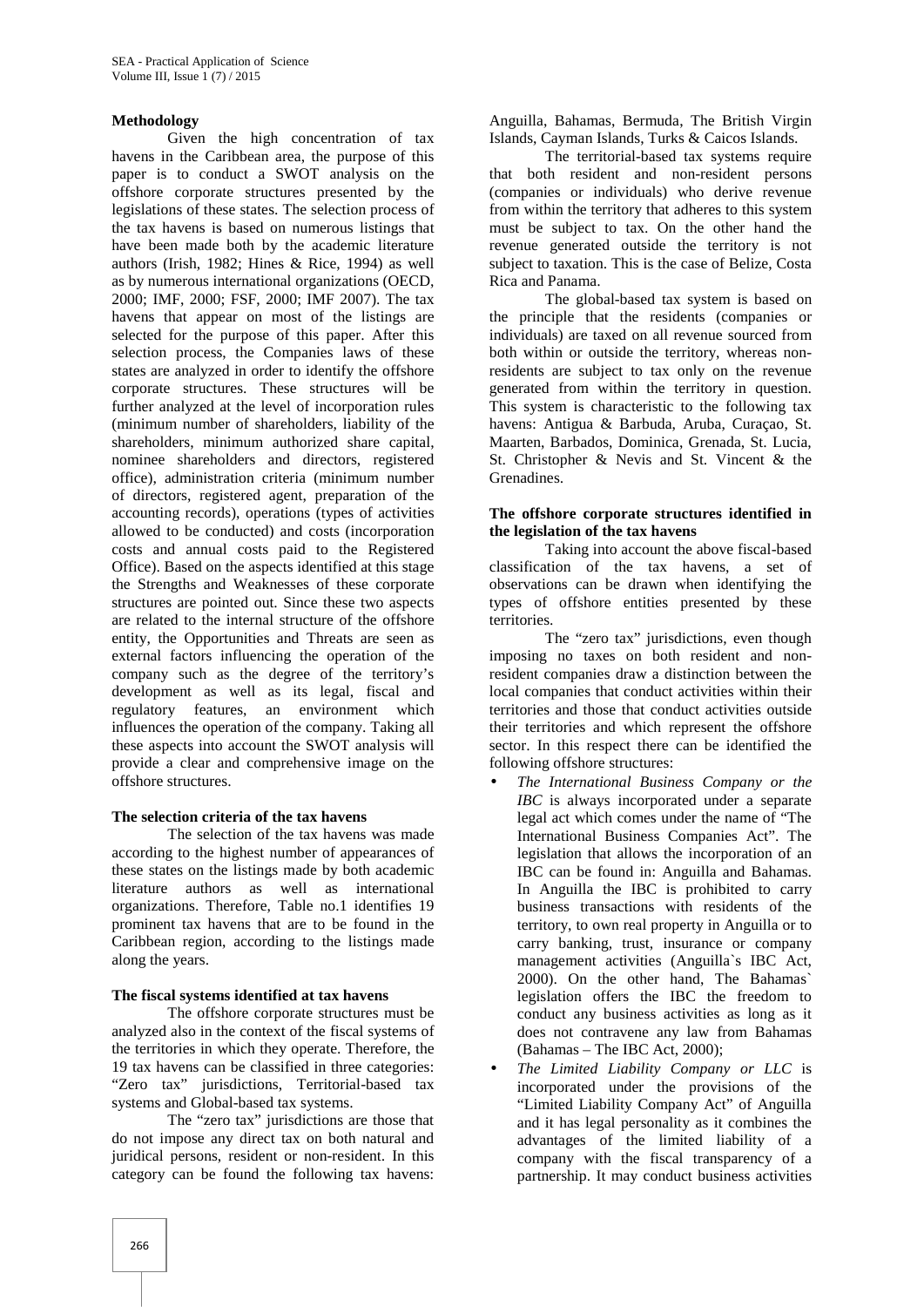within Anguilla but it must not conduct banking, insurance, trust or company management activities or hold real property in Anguilla (Anguilla`s LLC Act, 2000);

- *The Exempt Company* is incorporated under the same legislative act as the local company and it can be found in Bermuda (Bermuda Companies Act, 2014), Cayman Islands (Cayman Islands Companies Law, 2013) and Turks & Caicos Islands (Turks and Caicos Islands Companies Ordinance, 2009). The main characteristic of this structure is that it benefits from the local neutral tax systems with the mandatory condition that all the activities of the company must be conducted only outside these territories. This entity is very similar to the IBC;
- *The BVI Business Company* is incorporated under The British Virgin Islands` BVI Business Companies Act and unlike the other types of companies presented above, this company may carry out activities both within and outside the island of incorporation (BVI Business Companies Act, 2004);

In the case of the jurisdictions with the territorial-based tax systems the main advantage is that they offer the possibility to set up a company which will not be subject to taxation as long as the activities are conducted only outside the territory of incorporation and the revenues are foreign-sourced. In this case the company benefits from an advantageous tax regime as in the case of the IBC or Exempt Company. This is the case of the companies incorporated under the legislations of Costa Rica and Panama (OECD Costa Rica, 2012; OECD Panama, 2010).

On the other hand Belize, while having the same territorial-based tax system, introduced the IBC legislation as well as the International Limited Liability Company legislation. These two companies are forbidden to conduct business activities within the territory of Belize while benefiting from a total exemption for taxes (Belize – IBC Act, 2000; Belize – ILLC Act, 2011).

The jurisdictions that opted for a global based tax system have introduced offshore legislation with companies such as the IBC, the LLC, the Exempt Company and other specifically named corporate structures that resemble the characteristics of those mentioned before in order to offer the tax advantages that would attract investors and business activity within their territories.

 *The International Business Company (IBC)* is to be found in the commercial legislations of the following tax havens: Antigua & Barbuda (Antigua & Barbuda – IBC Act, 2005), Dominica (Dominica IBC Act, 1996), St. Lucia (Saint Lucia IBC Act, 2001), St. Vincent & the Grenadines (St. Vincent & the

Grenadines IBC Act, 2007), Grenada (Grenada`s International Companies Act, 2008). The main advantage of this entity is the total exemption from any kind of taxation, while being prohibited from conducting any business activity on the territory of incorporation;

- *The Limited Liability Company (LLC)* is incorporated under the provisions of the "Limited Liability Company Act" of the following jurisdictions: Antigua & Barbuda (Antigua & Barbuda ILLC Act, 2007), St. Christopher & Nevis (Nevis Limited Liability Company Ordinance, 2009), St. Vincent & the Grenadines (St. Vincent & the Grenadines LLC Act, 2008). The structure combines the advantage of the shareholders` limited liability (as in the case of a company) with the fiscal transparency of a partnership. When the LLC does not conduct business activities within the territory of incorporation, the entity is totally tax exempt;
- *The Exempt Company* is incorporated under the same legislative act as the local company and it can be found in the legislation of St. Christopher and Nevis (St. Christopher & Nevis Companies Act, 2002).The Exempt company just like the IBC and the LLC benefits from total tax exemption as long as all its transactions are carried out with nonresidents, outside the territory of incorporation;

Unlike the common understanding of both the IBC and the LLC, Barbados has adjusted the structures by rising a profit tax that ranges between 2,5% to 1%, although the activities conducted by these entities are international and outside the territory of Barbados (Barbados IBC, 1991;Barbados SRL, 1995). Also, the Nevis Business Corporation resembles the IBC structure, although labelled under a different name (Nevis Business Corporation Ordinance, 2009).

The legislations of Aruba, Curaçao and St. Maarten do not offer any of the offshore structures presented above. Tax exemptions are offered to the companies that conduct certain types of activities and another tax advantage consists in the possibility of a company to opt for a "tax transparent status" (the revenue is not taxed at the level of the entity but only in the hands of the shareholders).

Therefore, it can be concluded that the most prominent offshore corporate structures found in the Caribbean tax havens` legislations are: The International Business Company (IBC), The Limited Liability Company (LLC) and The Exempt Company.

**Incorporation, administration, operation and costs of the offshore corporate structures**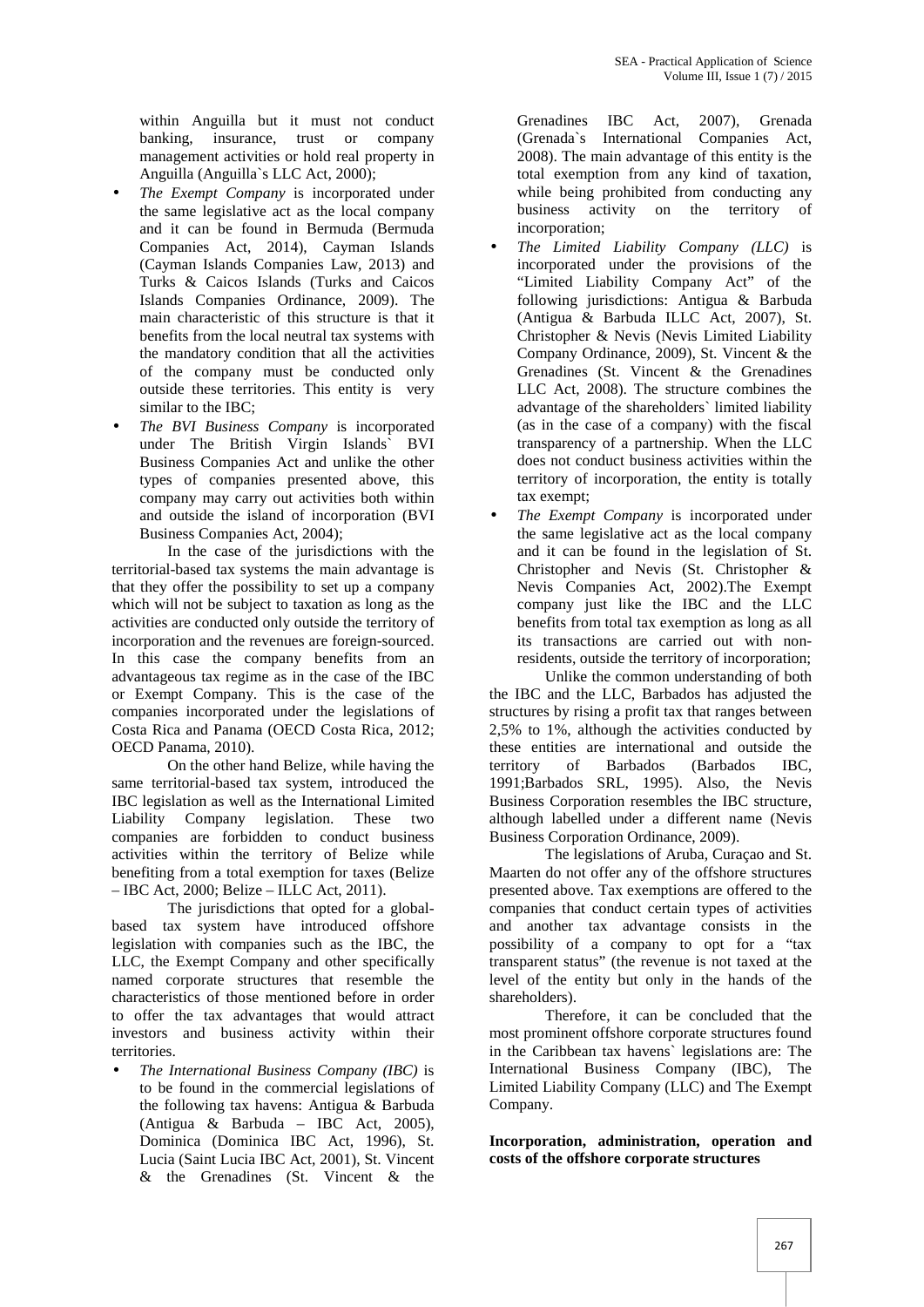In terms of incorporation, the following aspects are being analysed: the minimum number of shareholders, the liability of the shareholders towards the company, the minimum authorized share capital, the possibility to appoint nominee shareholders or directors and the requirement of a registered office within the territory of incorporation.

It can be observed that the legislations of the IBC, the LLC as well as the Exempt company require a minimum of one shareholder at the moment of the incorporation of the company. In a LLC the liability of the members towards the company is limited to the contributions declared in the Articles of Association (contributions in cash, kind or services rendered). In the case of the IBC the liability is limited to the value of the shares detained in the company, while exemptions exist in the case of the IBCs incorporated in Bahamas and in St. Vincent & the Grenadines where the liability of the shareholders can be limited either to the shares detained or limited to any guarantee promised to be contributed in the case of the winding up of the company or unlimited. This last situation of three optional types of liability is always met in the case of the Exempt Company. Also, there is no minimum authorized share capital imposed on the three entities.

The possibility to appoint a nominee shareholder or director is available to all three entities as long as these services are rendered by licenced service providers.

At all times the IBC, the LLC and the Exempt company must have a registered office in the territory of incorporation, most of which are offered by licenced service providers.

As regards the administration criteria, aspects such as the minimum number of directors required by law, the appointment of a registered agent and the preparation of the accounting records must be taken into account. Therefore, as a general rule the IBC, the LLC and the Exempt Company require a minimum of one director. In the case of an LLC, when a director is not appointed, all the members are responsible for the management of the entity. Also, all the three entities must have at all times a registered agent in the territory of incorporation and the accounting records of the companies may be kept at any other location different than its registered office.

The operations of the three offshore companies are mostly connected to the international business transactions since the tax incentives provided are bound to the requirement of carrying on business only outside the territory of incorporation, with non-resident persons.

The costs of the incorporation of the three types of companies as well as the annual fees that are to be paid at the Companies` Registries may depend upon the share capital of the company or

they may be fixed to a specified amount, as presented in Table no.2 to Table no.14.

An IBC can be set up by paying to the Companies` Registry a fee that ranges from USD 100 to USD 500, usually when the share capital is less than USD 50.000. When the share capital is more than USD 50.000, the incorporation fee is between USD 700 – USD 1000. The annual fees paid by the IBCs are mainly the same as the incorporation fees, following the share capital criteria.

In the case of the LLCs both the incorporation and the annual fees paid to the Companies Registry vary between USD 100 to USD 500, which at a first glance may look similar to those paid by the IBC, with the difference that the fees are fixed, without taking into account the share capital of the entity.

The Exempt company`s incorporation and annual cost structure takes into account the amount of the share capital of the entity and these may range from USD 150 (in Turks & Caicos Islands) to USD 31.120 (in Bermuda).

Hence, both the costs of incorporation and the annual fees owed to the Companies` Registries depend both on the company`s share capital as well as the jurisdiction, as some of them may charge higher fees than the others.

# **Results**

Following the identification of the three offshore corporate structures (the IBC, the LLC and the Exempt Company) and the analysis conducted at the level of incorporation, administration, operation and costs, the first two dimensions of the SWOT analysis can be shaped: the strengths and the weakness of these entities.

In terms of the *strengths* of the offshore entities we can enumerate the following:

- Companies` revenues are not subject to any type of taxation as long as they are foreign-sourced: No corporation tax, capital gains tax, withholding taxes, etc.;
- Incorporation with one shareholder;
- Shareholders' liability limited to: shares or guarantees or any other contributions made (cash, kind or services rendered);
- No minimum authorized share capital;
- Possibility to appoint nominee shareholders or directors;
- Registered office offered by a licenced service provider:
- Registered agent to handle the legal affairs of the company in relation to its obligations towards the state`s authorities;
- No need for more than one director to represent the company;
- The accounting records may be kept at a location different from the registered office;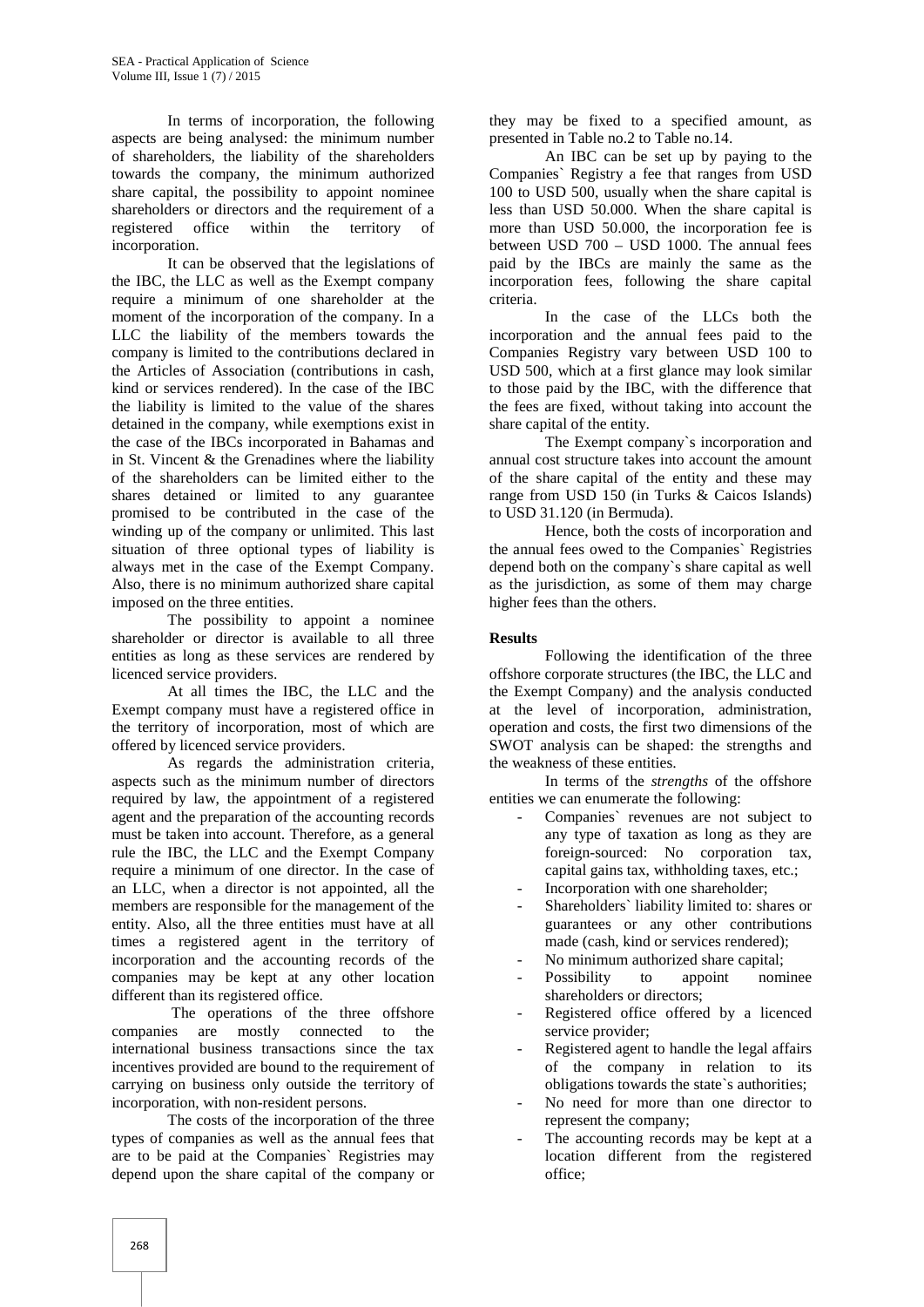Low and fixed incorporation and annual fees as compared to the tax benefits offered;

Therefore, it can be observed the flexibility in both incorporation and administration of the companies to which it is added the lack of taxation of the companies` revenues.

In terms of the *weaknesses* that the companies present, it can be pointed out the following:

- The restriction to conduct business activities only outside the territory of incorporation;
- Managing the company from a distance (given the remoteness of the territories were the companies are incorporated);

Both the strengths and the weaknesses presented are linked to the internal structure of the companies which are based on the commercial and fiscal legislation of the territory where they are incorporated. On the other hand, the opportunities and threats are seen as external factors influencing the entity, such as the territory`s geographical position, legal system`s background, economic development, political system, infrastructure, financial sector, international relations, etc.

The following *opportunities* may be considered for an offshore corporate structure:

- English as an official language of the territory of incorporation with legal acts written in English (easiness to read and understand the laws);
- Well-developed financial sectors with numerous financial institutions and licenced service providers who can set up the company very fast;
- Good communication infrastructures (Dharmapala & Hines, 2009);
- Strategic location (close to both North and South America), which facilitates easy access to new markets in the region;
- Political stability which confers a long run perspective over the company`s business activities (Dharmapala & Hines, 2009);
- The lack of currency exchange controls;
- Stable tax systems;
- Alignment to the international standards on transparency and exchange of information for tax purposes elaborated by the OECD (OECD, 2012).

In terms of *threats*, the following aspects can be brought to light:

- The region`s remoteness (Caribbean Sea);
- The lack of credibility of the entity given the territories` reputation as "tax havens" in the light of the numerous attacks during the years from the international organizations in relation to their administrative and tax practices;

The low number of tax treaties with the other countries which may cause the payments received by these entities to become subject to withholding taxes;

The opportunities and the threats identified shed light on the numerous aspects related to the environment in which the entity operates and which must be considered in the context of a SWOT analysis.

# **Conclusion**

The offshore corporate structures met in the Caribbean companies` legislations present a set of advatageous and attractive characteristics, one of the most important being the lack of taxation of the revenues generated outside the territory of incorporation. The IBC, the LLC and the Exempt Company have been identified as the prominent offshore corporate structures from the Caribbean region and the SWOT analysis conducted on these entities have revealed a set of important characteristics that these structures present. Yet, the weight of some features may be differently assessed in the SWOT framework.

Seen under a four dimensional framework, the offshore corporate structures may be easily understood, as the most relevant characteristics are put forward in order to shape a clear image on these structures. Trends in the region as regards the construction of the offshore companies have been clearly identified since the offshore legislation in one jurisdiction is predominantly similar to the one in another jurisdiction, sometimes with fine differences, as considered important by the territory.

Therefore, the offshore corporate structures, part of the Caribbean offshore world, distinguish themselves by a number of characteristics which provide a full and comprehensive image when put under a SWOT analysis that will place an accent on the most significant and worth to be taken into account features in a managerial or investment decisional process.

# **Acknowledgement**

This paper was co-financed from the European Social Fund, through the Sectorial Operational Programme Human Resources Development 2007- 2013, project number POSDRU/159/1.5/S/138907 "Excellence in scientific interdisciplinary research, doctoral and postdoctoral, in the economic, social and medical fields -EXCELIS", coordinator The Bucharest University of Economic Studies.

# **Reference list**

[1] Anguilla`s IBC Act (2000). International Business Companies Act.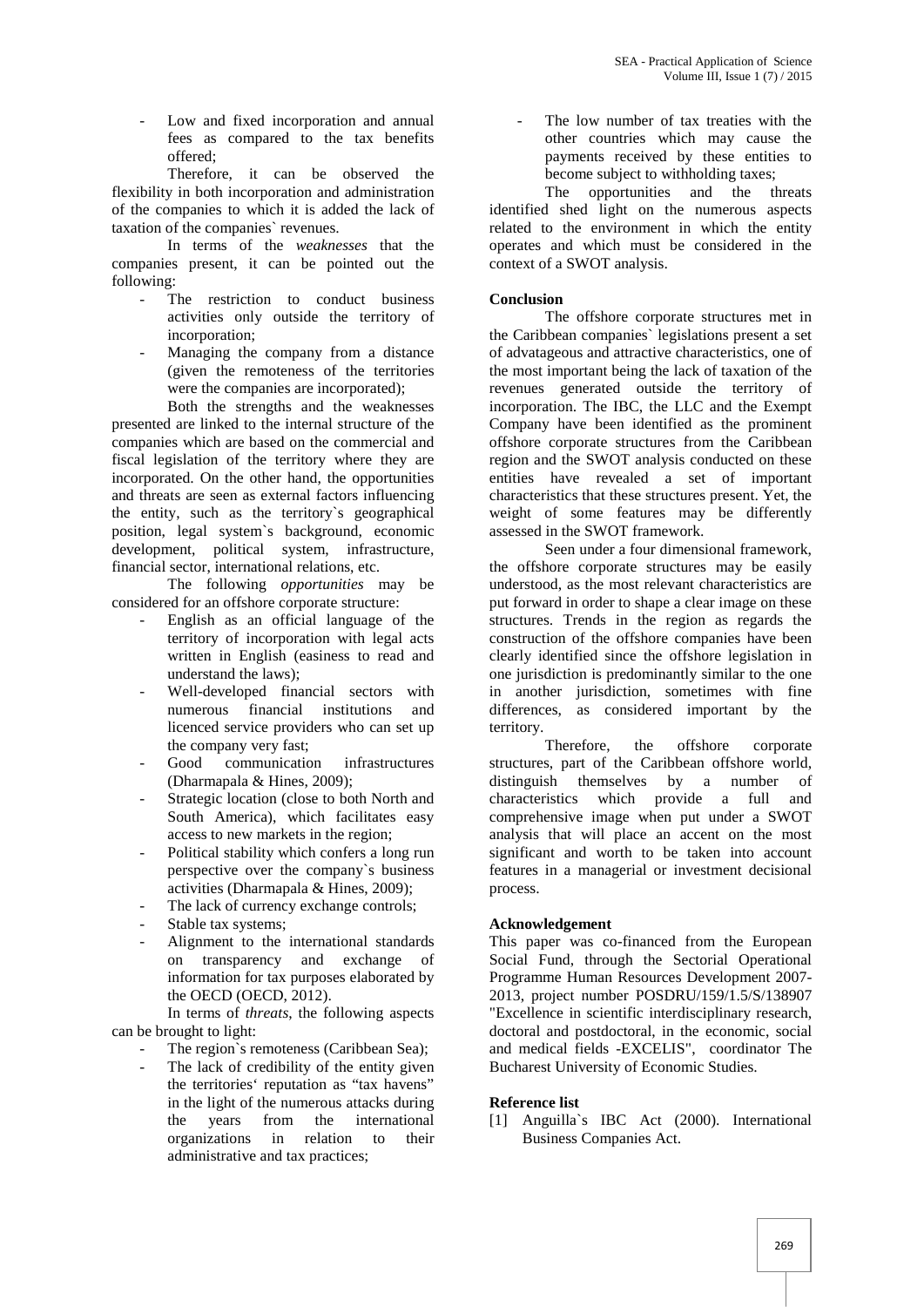- [2] Anguilla`s IBC Act-Fees (2006). Revised regulations of Anguilla under International Business Companies Act.
- [3] Anguilla`s LLC Act (2000). Limited Liability Company Act.
- [4] Anguilla`s LLC Act-Fees (2000). Revised Regulations of Anguilla under Limited Liability Company Act.
- [5] Antigua & Barbuda IBC Act (2005). International business corporations Act.
- [6] Antigua & Barbuda ILLC Act (2007). The International Limited Liability Companies Act.
- [7] Bahamas The IBC Act (2000). The International Business Companies Act.
- [8] Barbados IBC (1991). International Business Companies Act.
- [9] Barbados SRL (1995). Societies with Restricted Liability Act.
- [10] Belize IBC Act (2000). International Business Companies Act.
- [11] Belize ILLC (Registration) Regulations (2012). International Limited Liability Companies (Registration) Regulations.
- [12] Belize ILLC Act (2011). International Limited Liability Companies Act.
- [13] Bermuda Companies Act (2014). Bermuda Companies Act.
- [14] BVI Business Companies Act (2004). BVI Business Companies Act.
- [15] Cayman Islands Companies Law (2013). Companies Law.
- [16] Desai, A. M., Foley, C.F. & Hines Jr., J.R. (2006). The demand for tax haven operations. *Journal of Public Economics, 90,* 513-531.
- [17] Dharmapala, D. & Hines Jr., J.R. (2009). Which countries become tax havens?.*Journal of Public Economics, 93*, 1058-1068.
- [18] Dominica Companies and Intellectual Property Office (2015). IBC Fees. Available at: http://cipo.gov.dm/dominica/Fees.aspx
- [19] Dominica IBC Act (1996). International Business Companies (IBC) Act.
- [20] FSF (2000). Report of the Working Group on Offshore Centres. *Financial Stability Forum.*
- [21] Grenada International Companies (Fees) Regulations (2001). International Companies (Fees) Regulations, 2001. Available at: http://laws.gov.gd/
- [22] Grenada`s International Companies Act (2008). International Companies Act.
- [23] Hines Jr., J.R. & Rice, E.M. (1994). Fiscal paradise: foreign tax havens and American business. *Quarterly Journal of Economics 109*, 149-182.
- [24] Hines Jr., J.R. (2005). Do tax havens flourish?. *Tax Policy and the Economy, 19,* 65-99.
- http://www.tcifsc.tc/images/Companies\_Fees\_Ame ndment\_Regulations\_2009.pdf
- [25] IMF (2000). Offshore Financial Centers. *International Monetary Fund (IMF) - Background Paper.*
- [26] IMF (2007). Concept of offshore financial centers: In search of an operational definition. *International Monetary Fund (IMF) - Working paper WP/07/87.*
- [27] Invest Barbados IBC (2015). International Business company, Annual requirements. Available at: http://www.investbarbados.org/ibc.php
- [28] Invest Barbados ISRL (2015). International Societies with Limited Liability, Annual requirements. Available at: http://www.investbarbados.org/srl.php
- [29] Irish, C.R., (1982). Tax Havens. *Vanderbilt Journal of Transnational Law, 15*, 449-510.
- [30] Killian, S. (2006). Where is the harm in tax competition? Lessons from US multinationals in Ireland. *Critical perspective on Accounting 17,* 1067-1087.
- [31] Krautheim, S., & Schmidt-Eisenlohr, T. (2011). Heterogeneous firms, 'profit shifting' FDI and international tax competition. *Journal of Public Economics 95,* 122-133.
- [32] Lanis, R., & Richardson, G. (2012). Corporate social responsibility and tax aggressiveness: An empirical analysis. *Journal of Accounting and Public Policy 31,* 86-108.
- [33] Nevis Business Corporation Ordinance (2009). The Nevis Business Corporation Ordinance.
- [34] Nevis Limited Liability Company Ordinance (2009). Nevis Limited Liability Company Ordinance.
- [35] OECD (1998). Harmful Tax Competition: An Emerging Global Issue. *OECD Publishing.*
- [36] OECD (2000). Towards Global Tax Cooperation: Progress in identifying and eliminating Harmful Tax Practices. *OECD Publishing.*
- [37] OECD (2012). A Progress Report on the jurisdictions surveyed by the OECD Global Forum in implementing the internationally agreed tax standard. Progress made as at 5<sup>th</sup> December 2012. *OECD Publishing.*
- [38] OECD (2013). Action Plan on Base Erosion and Profit Shifting. *OECD Publishing.*
- [39] OECD Costa Rica (2012). Global Forum on Transparency and Exchange of information for Tax Purposes. Peer Reviews: Costa Rica, 2012, Phase 1: Legal and Regulatory Framework. *OECD Publishing.*
- [40] OECD Panama (2010). Global Forum on Transparency and Exchange of information for Tax Purposes. Peer Reviews: Panama, 2010. Phase 1: Legal and Regulatory Framework. *OECD Publishing.*
- [41] Official Journal of the European Communities (1998). Conclusions of the ECOFIN Council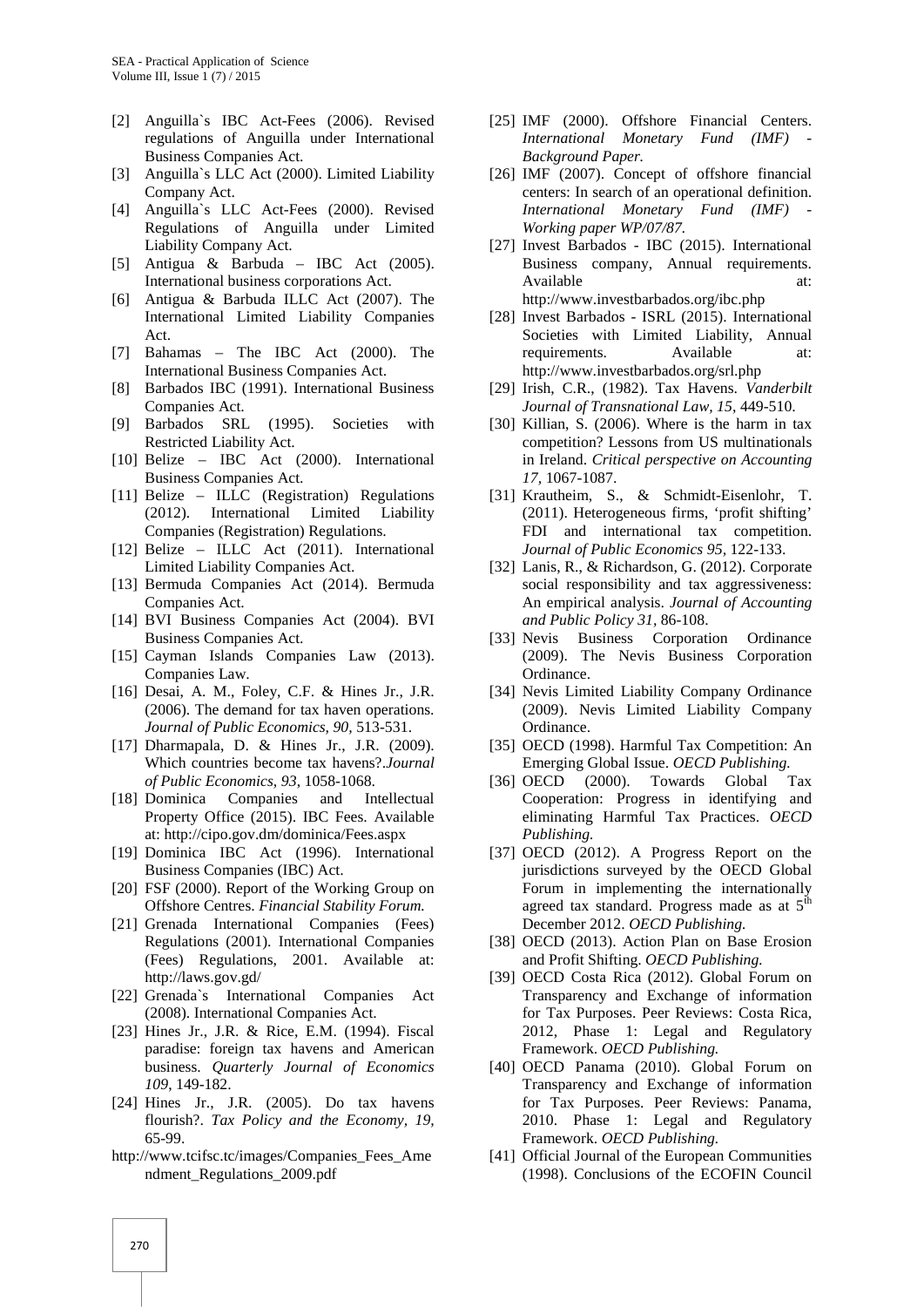meeting on  $1<sup>st</sup>$  December 1997 concerning taxation policy (98/C 2/01). *Official Journal of the European Communities, 41*, 1-6.

- [42] Peralta, S., Wauthy, X. & Ypersele, T. (2006). Should countries control international profit shifting?. *Journal of International Economics 68,* 24-37.
- [43] Saint Lucia IBC Act (2001). International Business Companies Act.
- [44] St. Christopher & Nevis Companies Act (2002). Companies Act.
- [45] St. Lucia International Financial Center (2015). Fee Schedule. Available at: http://www.saintluciaifc.com/online\_registry/f ees.htm
- [46] St. Vincent  $\&$  the Grenadines Financial Services Authority (2015). FSA Revised International Fees Structure (USD). Available at:: http://svgfsa.com/fees.html
- [47] St. Vincent & the Grenadines IBC Act (2007). International Business Companies (Amendment and Consolidation) Act.
- [48] St. Vincent & the Grenadines LLC Act (2008). Limited Liability Companies Act.
- [49] Turks & Caicos Islands Companies (Fees) (Amendment) Regulations (2009). Companies (Fees) (Amendment) Regulations, 2009. Available at:<br>[50] Turks and
- Caicos Islands Companies Ordinance (2009). Companies Ordinance.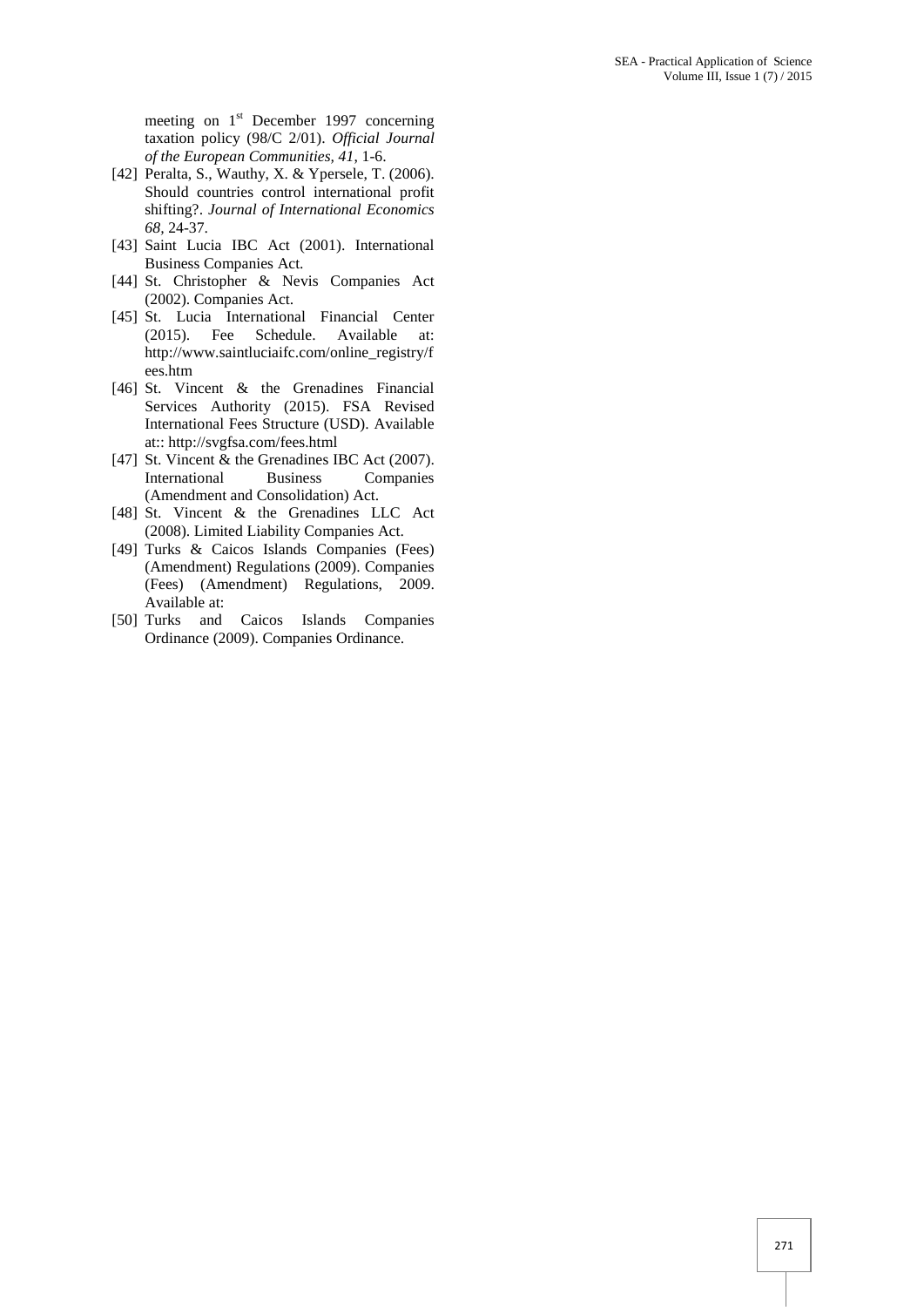# **List of tables**

| No.            | <b>Tax Havens</b>                | Irish        | Hines &            | <b>OECD</b> | <b>IMF</b>   | <b>FSF</b> | <b>IMF</b>   | <b>Total</b>   |
|----------------|----------------------------------|--------------|--------------------|-------------|--------------|------------|--------------|----------------|
|                |                                  | (1982)       | <b>Rice (1994)</b> | (2000)      | (2000)       | (2000)     | (2007)       |                |
| $\mathbf{1}$   | <b>Bahamas</b>                   |              |                    |             | $\mathbf{1}$ |            | $\mathbf{1}$ | 6              |
| $\overline{c}$ | Bermuda                          |              |                    |             |              |            |              | 6              |
| 3              | Cayman Islands                   |              |                    |             |              |            |              | 6              |
| 4              | Panama                           |              |                    |             |              |            |              | 6              |
| 5              | <b>Barbados</b>                  |              |                    |             |              |            |              | 6              |
| 6              | Curacao                          |              |                    |             |              |            |              | 6              |
| 7              | St. Maarten                      |              |                    |             | 1            |            | 1            | 6              |
| 8              | <b>British Virgin</b><br>Islands |              |                    | 1           | 1            | 1          |              | 5              |
| 9              | Turks & Caicos<br>Islands        | $\mathbf{1}$ |                    | 1           | $\mathbf{1}$ | 1          |              | 5              |
| 10             | St. Vincent &the<br>Grenadines   |              | 1                  | 1           | 1            | 1          |              | 4              |
| 11             | Antigua &<br>Barbuda             |              |                    |             | 1            |            |              | $\overline{4}$ |
| 12             | Belize                           |              |                    |             |              |            |              | 4              |
| 13             | St. Christopher&<br><b>Nevis</b> |              |                    |             |              |            |              | 4              |
| 14             | Anguilla                         |              |                    |             |              |            |              | 4              |
| 15             | St. Lucia                        |              |                    |             |              | 1          |              | $\overline{4}$ |
| 16             | Grenada                          |              |                    |             |              |            |              | 3              |
| 17             | Costa Rica                       | $\mathbf{1}$ |                    |             |              | 1          |              | 3              |
| 18             | Aruba                            |              |                    |             |              |            |              | 3              |
| 19             | Dominica                         |              |                    |             |              |            |              | 3              |

Table No.1. *The listing of the Caribbean tax havens on a multiple selection criteria*

Table No.2. *Incorporation costs and annual fees for companies in Anguilla*

|                                     |  | IBC (Anguilla's IBC Act-Fees, 2006) |                  |  |
|-------------------------------------|--|-------------------------------------|------------------|--|
| Share capital - USD                 |  | Incorporation fee - USD             | Annual fee - USD |  |
| $\epsilon = 50.000$ USD             |  | 250 USD                             | <b>200 USD</b>   |  |
| $> 50.000$ USD                      |  | 250 USD                             | 700 USD          |  |
| LLC (Anguilla's LLC Act-Fees, 2000) |  |                                     |                  |  |
| Share capital - USD                 |  | Incorporation fee - USD             | Annual fee - USD |  |
| N/A                                 |  | 275 USD                             | 250 USD          |  |
|                                     |  |                                     |                  |  |

Table No.3. *Incorporation costs and annual fees for companies in Antigua & Barbuda*

| IBC(Antigua & Barbuda – IBC Act, 2005) |                         |                  |  |  |
|----------------------------------------|-------------------------|------------------|--|--|
| Share capital - USD                    | Incorporation fee - USD | Annual fee - USD |  |  |
| N/A                                    | 300 USD                 | 300 USD          |  |  |

Table No.4.*Incorporation costs and annual fees for companies in Bahamas*

| IBC (Bahamas – The IBC Act, 2000) |                         |                  |  |
|-----------------------------------|-------------------------|------------------|--|
| Share capital - USD               | Incorporation fee - USD | Annual fee - USD |  |
| $\epsilon = 50.000$ USD           | 330 USD                 | 350 USD          |  |
| $> 50.000$ USD                    | 1000 USD                | 1000 USD         |  |

Table No.5.*Incorporation costs and annual fees for companies in Barbados*

| <b>IBC</b> (Invest Barbados - IBC, 2015) |                                            |                  |  |  |
|------------------------------------------|--------------------------------------------|------------------|--|--|
| Share capital - USD                      | Incorporation fee - USD                    | Annual fee - USD |  |  |
| N/A                                      | 350 USD                                    | 500 USD          |  |  |
|                                          | <b>ISRL</b> (Invest Barbados - ISRL, 2015) |                  |  |  |
| Share capital - USD                      | Incorporation fee - USD                    | Annual fee - USD |  |  |
| N/A                                      | 350 USD                                    | 500 USD          |  |  |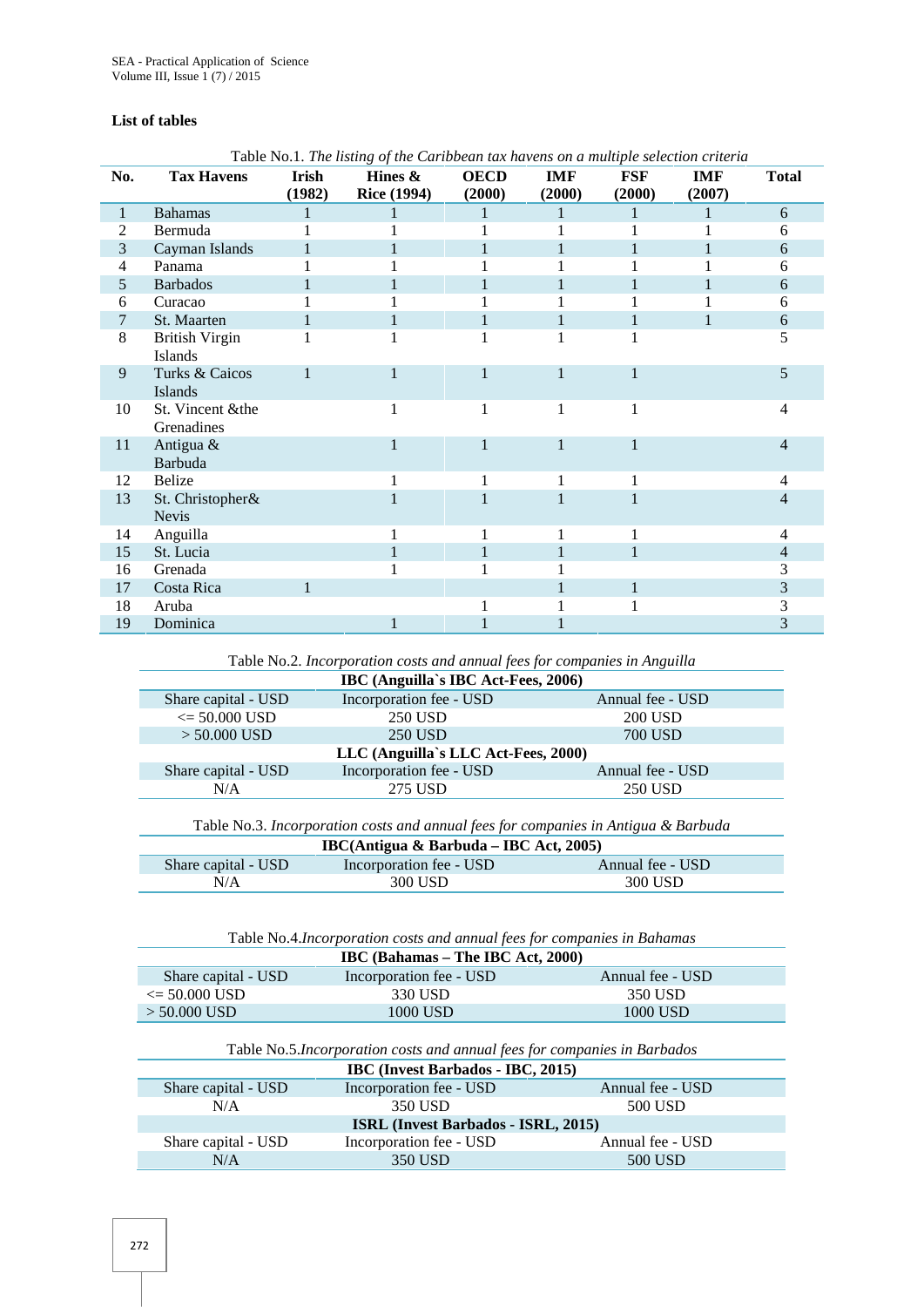| IBC (Belize – IBC Act, 2000)                          |                         |                  |  |  |  |
|-------------------------------------------------------|-------------------------|------------------|--|--|--|
| Share capital - USD                                   | Incorporation fee - USD | Annual fee - USD |  |  |  |
| $< 50.000$ USD                                        | 100 USD                 | 100 USD          |  |  |  |
| $> 50,000$ USD                                        | 1.000 USD               | 1.000 USD        |  |  |  |
| ILLC (Belize – ILLC (Registration) Regulations, 2012) |                         |                  |  |  |  |
| Share capital - USD                                   | Incorporation fee - USD | Annual fee - USD |  |  |  |
| N/A                                                   | 150 USD                 | 150 USD          |  |  |  |

Table No.6. *Incorporation costs and annual fees for companies in Belize*

Table No.7. *Incorporation costs and annual fees for companies in Bermuda*

| <b>Exempt company (Bermuda Companies Act, 2014)</b> |                  |  |  |  |
|-----------------------------------------------------|------------------|--|--|--|
| Incorporation fee - USD                             | Annual fee - USD |  |  |  |
| 1.995                                               | 1.995            |  |  |  |
| 4.070                                               | 4.070            |  |  |  |
| 6.275                                               | 6.275            |  |  |  |
| 8.360                                               | 8.360            |  |  |  |
| 10.455                                              | 10.455           |  |  |  |
| 18.670                                              | 18.670           |  |  |  |
| 31.120                                              | 31.120           |  |  |  |
|                                                     |                  |  |  |  |

Table No.8. *Incorporation costs and annual fees for companies in Cayman Islands*

| <b>Exempt company (Cayman Islands Companies Law, 2013)</b> |                         |                  |  |  |
|------------------------------------------------------------|-------------------------|------------------|--|--|
| Share capital - USD                                        | Incorporation fee - USD | Annual fee - USD |  |  |
| $<$ 50.400                                                 | 720                     | 840              |  |  |
| $50.401 - 984.000$                                         | 1.080                   | 1.200            |  |  |
| 984.001 - 1.968.000                                        | 2.261                   | 2.381            |  |  |
| >1.968,001                                                 | 2.961                   | 3.082            |  |  |

#### Table No.9. *Incorporation costs and annual fees for companies in Dominica*

| <b>IBC</b> (Dominica Companies and Intellectual Property Office, 2015) |                         |                  |  |  |
|------------------------------------------------------------------------|-------------------------|------------------|--|--|
| Time of payment                                                        | Incorporation fee - USD | Annual fee - USD |  |  |
| N/A                                                                    | 450                     |                  |  |  |
| Until the $30th$ of June                                               |                         | 500              |  |  |
| $30th$ of June – $31st$ October                                        |                         | 550              |  |  |
| $31st$ October – $31st$ December                                       |                         | 750              |  |  |
| After every 3 months                                                   |                         | 250              |  |  |

| Table No.10. Incorporation costs and annual fees for companies Grenada |                         |                  |  |  |
|------------------------------------------------------------------------|-------------------------|------------------|--|--|
| IBC (Grenada International Companies (Fees) Regulations, 2001)         |                         |                  |  |  |
| Share capital - USD                                                    | Incorporation fee - USD | Annual fee - USD |  |  |
| N/A                                                                    | 223                     | 186              |  |  |

Table No.11. *Incorporation costs and annual fees for companies in St. Lucia*

| IBC (St. Lucia International Financial Center, 2015) |                         |                  |  |  |
|------------------------------------------------------|-------------------------|------------------|--|--|
| Time of payment                                      | Incorporation fee - USD | Annual fee - USD |  |  |
| January - March                                      | 300                     | 300              |  |  |
| April - June                                         | 225                     | 300              |  |  |
| July - September                                     | l 50                    | 300              |  |  |
| October - December                                   | 75                      | 300              |  |  |

Table No.12. *Incorporation costs and annual fees for companies in St. Christopher & Nevis*

| <b>Exempt Company (St. Christopher &amp; Nevis Companies Act, 2002)</b> |                                                         |                  |  |  |
|-------------------------------------------------------------------------|---------------------------------------------------------|------------------|--|--|
| Type of company                                                         | Incorporation fee - USD                                 | Annual fee - USD |  |  |
| Private company                                                         | <b>200 USD</b>                                          | <b>200 USD</b>   |  |  |
| Public company                                                          | 600 USD                                                 | 600 USD          |  |  |
|                                                                         | <b>IBC</b> (Nevis Business Corporation Ordinance, 2009) |                  |  |  |
| Share capital - USD                                                     | Incorporation fee - USD                                 | Annual fee - USD |  |  |
| N/A                                                                     | 225                                                     | 220              |  |  |